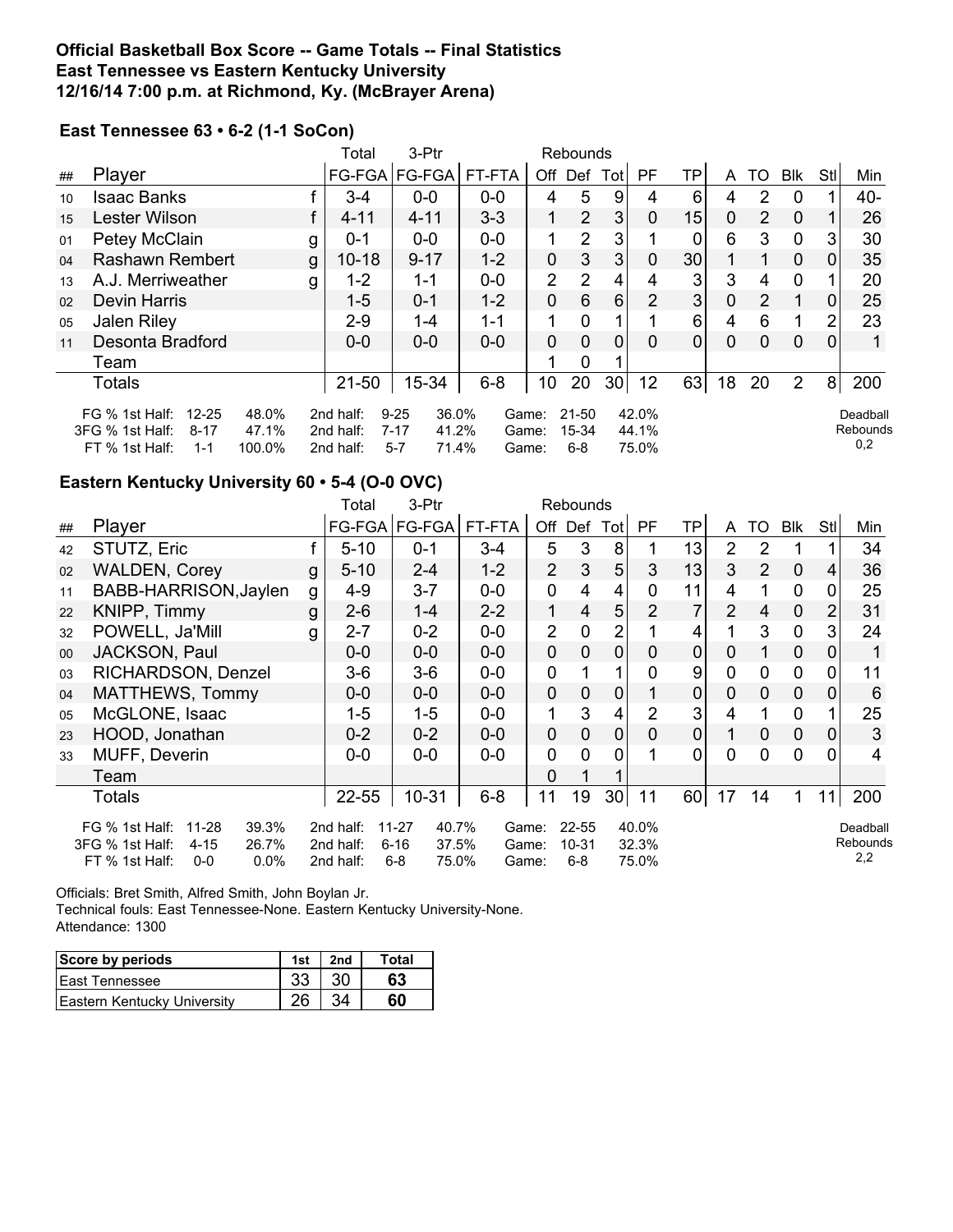# **East Tennessee vs Eastern Kentucky University 12/16/14 7:00 p.m. at Richmond, Ky. (McBrayer Arena) 1st PERIOD Play-by-Play (Page 1)**

| <b>HOME TEAM: Eastern Kentucky University</b> | Time  | <b>Score</b> | Margin         | <b>VISITORS: East Tennessee</b>    |
|-----------------------------------------------|-------|--------------|----------------|------------------------------------|
|                                               | 19:39 |              |                | TIMEOUT 30sec                      |
|                                               | 19:20 |              |                | MISSED 3 PTR by Rashawn Rembert    |
|                                               | 19:20 |              |                | REBOUND (OFF) by A.J. Merriweather |
| STEAL by POWELL, Ja'Mill                      | 19:19 |              |                | TURNOVR by A.J. Merriweather       |
| GOOD! 3 PTR by KNIPP, Timmy                   | 18:55 | $3-0$        | $H_3$          |                                    |
|                                               |       |              |                |                                    |
| ASSIST by STUTZ, Eric                         | 18:55 |              |                |                                    |
|                                               | 18:30 |              |                | MISSED 3 PTR by Lester Wilson      |
|                                               | 18:30 |              |                | REBOUND (OFF) by Isaac Banks       |
|                                               | 18:30 | $3 - 3$      | T <sub>1</sub> | GOOD! 3 PTR by Rashawn Rembert     |
|                                               | 18:30 |              |                | <b>ASSIST by Isaac Banks</b>       |
| GOOD! JUMPER by STUTZ, Eric                   | 18:08 | $5-3$        | H <sub>2</sub> |                                    |
| ASSIST by KNIPP, Timmy                        | 18:08 |              |                |                                    |
|                                               | 17:53 |              |                | FOUL by A.J. Merriweather (P1T1)   |
|                                               | 17:53 |              |                | TURNOVR by A.J. Merriweather       |
| MISSED JUMPER by POWELL, Ja'Mill              | 17:37 |              |                | REBOUND (DEF) by A.J. Merriweather |
|                                               |       |              |                |                                    |
| REBOUND (DEF) by BABB-HARRISON, Jaylen        | 17:14 |              |                | MISSED 3 PTR by Lester Wilson      |
| MISSED 3 PTR by BABB-HARRISON, Jaylen         | 17:00 |              |                | REBOUND (DEF) by Lester Wilson     |
|                                               | 16:36 | $5-6$        | V <sub>1</sub> | GOOD! 3 PTR by Rashawn Rembert     |
|                                               | 16:36 |              |                | <b>ASSIST by Petey McClain</b>     |
| TURNOVR by KNIPP, Timmy                       | 16:20 |              |                |                                    |
|                                               | 15:59 |              |                | FOUL by Petey McClain (P1T2)       |
|                                               | 15:59 |              |                | <b>TURNOVR by Petey McClain</b>    |
|                                               | 15:59 |              |                | SUB IN: Jalen Riley                |
|                                               | 15:59 |              |                | SUB IN: Devin Harris               |
|                                               |       |              |                |                                    |
|                                               | 15:59 |              |                | SUB OUT: A.J. Merriweather         |
|                                               | 15:59 |              |                | SUB OUT: Petey McClain             |
| TURNOVR by STUTZ, Eric                        | 15:42 |              |                |                                    |
|                                               | 15:40 |              |                | STEAL by Jalen Riley               |
|                                               | 15:35 | $5-9$        | V <sub>4</sub> | GOOD! 3 PTR by Rashawn Rembert     |
|                                               | 15:35 |              |                | ASSIST by Jalen Riley              |
| GOOD! 3 PTR by BABB-HARRISON, Jaylen          | 15:20 | $8-9$        | V <sub>1</sub> |                                    |
| ASSIST by POWELL, Ja'Mill                     | 15:20 |              |                |                                    |
|                                               | 15:12 |              |                | <b>TIMEOUT MEDIA</b>               |
|                                               |       |              |                |                                    |
| STEAL by STUTZ, Eric                          | 14:59 |              |                | TURNOVR by Jalen Riley             |
| MISSED LAYUP by STUTZ, Eric                   | 14:56 |              |                | <b>BLOCK by Jalen Riley</b>        |
|                                               | 14:56 |              |                | REBOUND (DEF) by Rashawn Rembert   |
|                                               | 14:30 |              |                | <b>TURNOVR by Lester Wilson</b>    |
| MISSED 3 PTR by STUTZ, Eric                   | 14:14 |              |                | REBOUND (DEF) by Devin Harris      |
|                                               | 13:50 |              |                | MISSED 3 PTR by Lester Wilson      |
|                                               | 13:50 |              |                | REBOUND (OFF) by (TEAM)            |
| SUB IN: McGLONE, Isaac                        | 13:45 |              |                | SUB IN: Desonta Bradford           |
|                                               | 13:45 |              |                | SUB OUT: Lester Wilson             |
| SUB IN: MUFF, Deverin                         | 13:45 |              |                |                                    |
| SUB OUT: STUTZ, Eric                          |       |              |                |                                    |
| SUB OUT: BABB-HARRISON, Jaylen                | 13:45 |              |                |                                    |
| STEAL by WALDEN, Corey                        | 13:30 |              |                | <b>TURNOVR by Jalen Riley</b>      |
| GOOD! LAYUP by WALDEN, Corey [FB/PNT]         | 13:29 | $10-9$       | H <sub>1</sub> |                                    |
| REBOUND (DEF) by KNIPP, Timmy                 | 13:10 |              |                | MISSED 3 PTR by Rashawn Rembert    |
| GOOD! 3 PTR by McGLONE, Isaac                 | 13:00 | $13-9$       | H <sub>4</sub> |                                    |
| ASSIST by KNIPP, Timmy                        | 13:00 |              |                |                                    |
|                                               | 12:40 |              |                | TURNOVR by Rashawn Rembert         |
| SUB IN: RICHARDSON, Denzel                    | 12:40 |              |                | SUB IN: Petey McClain              |
|                                               |       |              |                |                                    |
| SUB IN: HOOD, Jonathan                        | 12:40 |              |                | SUB OUT: Desonta Bradford          |
| SUB OUT: KNIPP, Timmy                         | 12:40 |              |                |                                    |
| SUB OUT: POWELL, Ja'Mill                      | 12:40 |              |                |                                    |
| GOOD! 3 PTR by RICHARDSON, Denzel             | 12:26 | $16-9$       | H 7            |                                    |
| ASSIST by HOOD, Jonathan                      | 12:26 |              |                |                                    |
|                                               | 12:23 |              |                | TIMEOUT 30sec                      |
|                                               | 12:15 | $16 - 11$    | H <sub>5</sub> | GOOD! LAYUP by Devin Harris [PNT]  |
| MISSED 3 PTR by McGLONE, Isaac                | 11:50 |              |                | REBOUND (DEF) by Isaac Banks       |
|                                               | 11:35 | $16 - 14$    | H <sub>2</sub> | GOOD! 3 PTR by Jalen Riley         |
|                                               |       |              |                |                                    |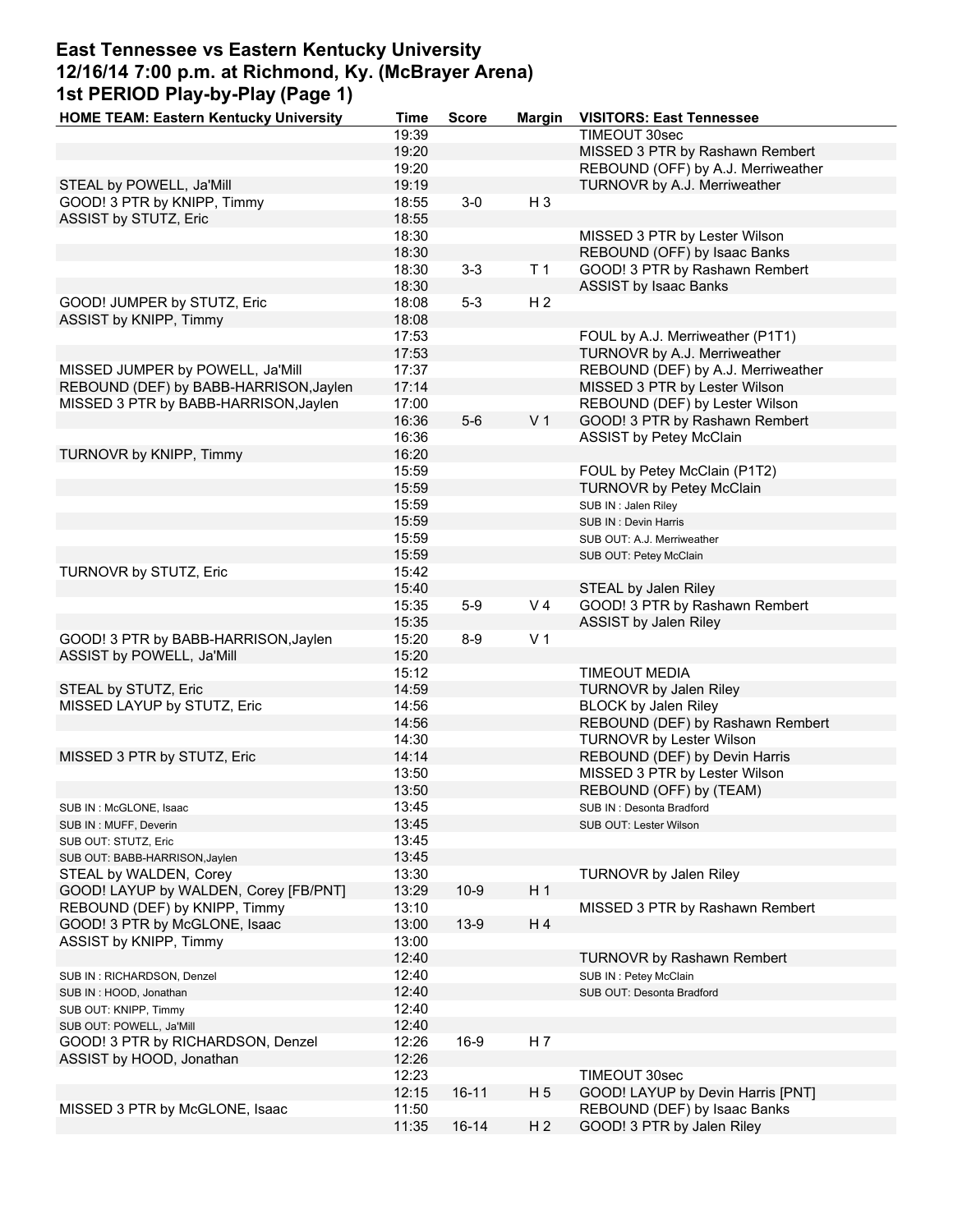# **East Tennessee vs Eastern Kentucky University 12/16/14 7:00 p.m. at Richmond, Ky. (McBrayer Arena) 1st PERIOD Play-by-Play (Page 2)**

| <b>HOME TEAM: Eastern Kentucky University</b> | Time           | <b>Score</b> |                | Margin VISITORS: East Tennessee                                 |
|-----------------------------------------------|----------------|--------------|----------------|-----------------------------------------------------------------|
|                                               | 11:35          |              |                | <b>ASSIST by Petey McClain</b>                                  |
| <b>TIMEOUT MEDIA</b>                          | 11:20          |              |                |                                                                 |
| SUB IN: STUTZ, Eric                           | 11:20          |              |                |                                                                 |
| SUB OUT: MUFF, Deverin                        | 11:20          |              |                |                                                                 |
| MISSED 3 PTR by HOOD, Jonathan                | 11:00          |              |                | REBOUND (DEF) by (DEADBALL)                                     |
|                                               | 10:42          | $16 - 17$    | V <sub>1</sub> | GOOD! 3 PTR by Rashawn Rembert                                  |
|                                               | 10:42          |              |                | ASSIST by Jalen Riley                                           |
| MISSED 3 PTR by WALDEN, Corey                 | 10:10          |              |                | REBOUND (DEF) by Devin Harris                                   |
|                                               | 09:53          | 16-19        | $V_3$          | GOOD! LAYUP by Isaac Banks [FB/PNT]                             |
|                                               | 09:53          |              |                | ASSIST by Jalen Riley                                           |
| MISSED 3 PTR by HOOD, Jonathan                | 09:37          |              |                | REBOUND (DEF) by Rashawn Rembert                                |
|                                               | 09:29          | 16-22        | $V_6$          | GOOD! 3 PTR by Rashawn Rembert                                  |
|                                               | 09:29          |              |                | ASSIST by Petey McClain                                         |
| TIMEOUT 30sec                                 | 09:20          |              |                |                                                                 |
| SUB IN: KNIPP, Timmy                          | 09:20          |              |                |                                                                 |
| SUB IN : POWELL, Ja'Mill                      | 09:20          |              |                |                                                                 |
| SUB OUT: RICHARDSON, Denzel                   | 09:20          |              |                |                                                                 |
| SUB OUT: HOOD, Jonathan                       | 09:20          |              |                |                                                                 |
| TURNOVR by KNIPP, Timmy                       | 09:11          |              |                |                                                                 |
|                                               | 08:50          |              |                | <b>TURNOVR by Jalen Riley</b>                                   |
|                                               | 08:20          |              |                | FOUL by Isaac Banks (P1T3)                                      |
| TURNOVR by BABB-HARRISON, Jaylen              | 08:20          |              |                | STEAL by Petey McClain                                          |
| SUB IN: BABB-HARRISON, Jaylen                 | 08:20          |              |                | SUB IN: A.J. Merriweather                                       |
| SUB OUT: WALDEN, Corey                        | 08:20          |              |                | SUB OUT: Rashawn Rembert                                        |
|                                               | 08:16          |              |                | MISSED LAYUP by Petey McClain                                   |
|                                               | 08:16          |              |                | REBOUND (OFF) by Isaac Banks                                    |
| REBOUND (DEF) by McGLONE, Isaac               | 08:11          |              |                | MISSED TIP-IN by Isaac Banks                                    |
| GOOD! LAYUP by BABB-HARRISON, Jaylen [FB/     | 08:04          | 18-22        | V <sub>4</sub> |                                                                 |
| ASSIST by McGLONE, Isaac                      | 08:04          |              |                |                                                                 |
| REBOUND (DEF) by KNIPP, Timmy                 | 07:58          |              |                | MISSED 3 PTR by Jalen Riley                                     |
| MISSED 3 PTR by POWELL, Ja'Mill               | 07:50          |              |                | REBOUND (DEF) by Isaac Banks                                    |
|                                               | 07:30          | 18-24        | $V_6$          | GOOD! LAYUP by Jalen Riley [PNT]                                |
| FOUL by STUTZ, Eric (P1T1)                    | 07:28          |              |                |                                                                 |
|                                               | 07:28          |              |                | <b>TIMEOUT MEDIA</b>                                            |
|                                               | 07:28          | 18-25        | V <sub>7</sub> | GOOD! FT SHOT by Jalen Riley                                    |
| MISSED 3 PTR by RICHARDSON, Denzel            | 06:31          |              |                |                                                                 |
| REBOUND (OFF) by POWELL, Ja'Mill              | 06:31          |              |                |                                                                 |
| GOOD! LAYUP by KNIPP, Timmy [PNT]             | 06:31          | $20 - 25$    | V <sub>5</sub> |                                                                 |
| ASSIST by BABB-HARRISON, Jaylen               | 06:31          |              |                |                                                                 |
|                                               | 06:10          |              |                | <b>TURNOVR by Jalen Riley</b>                                   |
| MISSED JUMPER by KNIPP, Timmy                 | 05:56          |              |                |                                                                 |
|                                               | 05:30          | 20-28        | V8             | REBOUND (DEF) by Devin Harris<br>GOOD! 3 PTR by Rashawn Rembert |
|                                               | 05:30          |              |                |                                                                 |
|                                               | 05:19          |              |                | <b>ASSIST by Isaac Banks</b><br>SUB IN: Rashawn Rembert         |
|                                               | 05:19          |              |                |                                                                 |
|                                               |                |              |                | SUB OUT: Petey McClain                                          |
| MISSED 3 PTR by BABB-HARRISON, Jaylen         | 05:14          |              |                |                                                                 |
| REBOUND (OFF) by POWELL, Ja'Mill              | 05:14          |              | $V_6$          |                                                                 |
| GOOD! TIP-IN by POWELL, Ja'Mill [PNT]         | 04:53<br>04:53 | 22-28        |                |                                                                 |
| SUB IN : MUFF, Deverin                        |                |              |                | SUB IN: Lester Wilson                                           |
| SUB IN: RICHARDSON, Denzel                    | 04:53          |              |                | SUB OUT: Devin Harris                                           |
| SUB OUT: KNIPP, Timmy                         | 04:53          |              |                |                                                                 |
| SUB OUT: STUTZ, Eric                          | 04:53          |              |                |                                                                 |
|                                               | 04:40          | 22-30        | V8             | GOOD! DUNK by Isaac Banks [PNT]                                 |
|                                               | 04:40          |              |                | ASSIST by A.J. Merriweather                                     |
| SUB IN : WALDEN, Corey                        | 04:28          |              |                |                                                                 |
| SUB IN: STUTZ, Eric                           | 04:28          |              |                |                                                                 |
| SUB OUT: MUFF, Deverin                        | 04:28          |              |                |                                                                 |
| SUB OUT: BABB-HARRISON, Jaylen                | 04:28          |              |                |                                                                 |
| TURNOVR by STUTZ, Eric                        | 04:20          |              |                |                                                                 |
| REBOUND (DEF) by WALDEN, Corey                | 04:10          |              |                | MISSED 3 PTR by Rashawn Rembert                                 |
| GOOD! LAYUP by POWELL, Ja'Mill [PNT]          | 04:04          | 24-30        | $V_6$          |                                                                 |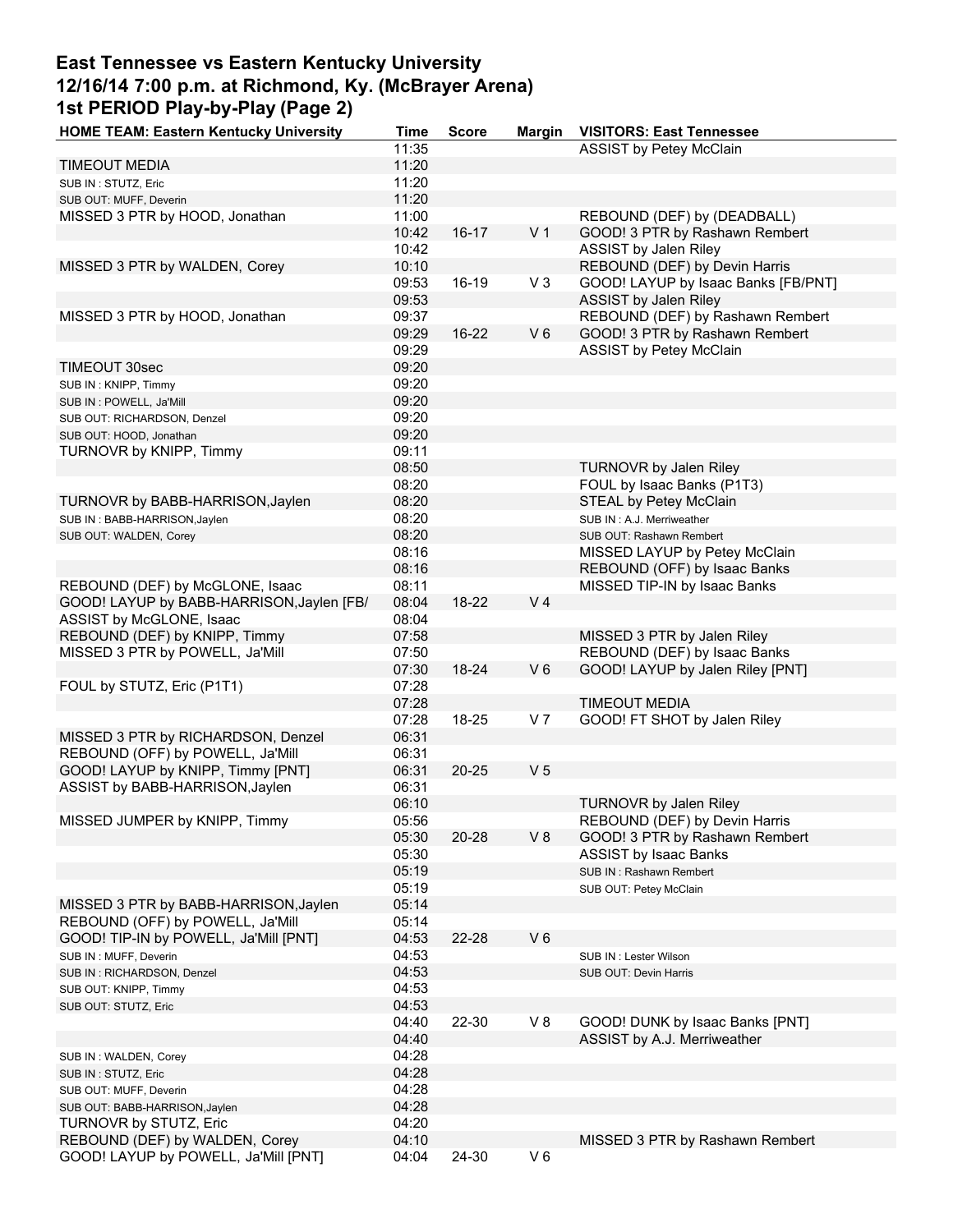# **East Tennessee vs Eastern Kentucky University 12/16/14 7:00 p.m. at Richmond, Ky. (McBrayer Arena) 1st PERIOD Play-by-Play (Page 3)**

| <b>HOME TEAM: Eastern Kentucky University</b> | <b>Time</b> | <b>Score</b> |                | Margin VISITORS: East Tennessee  |
|-----------------------------------------------|-------------|--------------|----------------|----------------------------------|
|                                               | 03:46       |              |                | MISSED JUMPER by Jalen Riley     |
|                                               | 03:46       |              |                | REBOUND (OFF) by Lester Wilson   |
| FOUL by POWELL, Ja'Mill (P1T2)                | 03:37       |              |                |                                  |
|                                               | 03:37       |              |                | <b>TIMEOUT MEDIA</b>             |
| SUB IN: KNIPP, Timmy                          | 03:37       |              |                |                                  |
| SUB OUT: RICHARDSON, Denzel                   | 03:37       |              |                |                                  |
|                                               | 03:32       | 24-33        | V <sub>9</sub> | GOOD! 3 PTR by Rashawn Rembert   |
|                                               | 03:32       |              |                | <b>ASSIST by Isaac Banks</b>     |
|                                               | 03:05       |              |                | FOUL by A.J. Merriweather (P2T4) |
| MISSED 3 PTR by KNIPP, Timmy                  | 02:45       |              |                |                                  |
| REBOUND (OFF) by STUTZ, Eric                  | 02:45       |              |                |                                  |
| FOUL by KNIPP, Timmy (P1T3)                   | 02:38       |              |                |                                  |
| TURNOVR by KNIPP, Timmy                       | 02:38       |              |                |                                  |
| SUB IN: BABB-HARRISON, Jaylen                 | 02:38       |              |                | SUB IN: Devin Harris             |
| SUB OUT: McGLONE, Isaac                       | 02:38       |              |                | SUB OUT: A.J. Merriweather       |
| STEAL by POWELL, Ja'Mill                      | 02:20       |              |                | <b>TURNOVR by Jalen Riley</b>    |
| MISSED 3 PTR by POWELL, Ja'Mill               | 02:00       |              |                | REBOUND (DEF) by Devin Harris    |
| REBOUND (DEF) by BABB-HARRISON, Jaylen        | 01:45       |              |                | MISSED 3 PTR by Rashawn Rembert  |
| MISSED JUMPER by BABB-HARRISON, Jaylen        | 01:30       |              |                | REBOUND (DEF) by Isaac Banks     |
| REBOUND (DEF) by (DEADBALL)                   | 01:10       |              |                | MISSED 3 PTR by Devin Harris     |
|                                               | 01:08       |              |                | FOUL by Jalen Riley (P1T5)       |
| SUB IN : McGLONE, Isaac                       | 01:08       |              |                | SUB IN: Petey McClain            |
| SUB OUT: BABB-HARRISON, Jaylen                | 01:08       |              |                | SUB OUT: Jalen Riley             |
| MISSED JUMPER by POWELL, Ja'Mill              | 00:45       |              |                |                                  |
| REBOUND (OFF) by STUTZ, Eric                  | 00:45       |              |                |                                  |
| MISSED TIP-IN by STUTZ, Eric                  | 00:45       |              |                | <b>BLOCK by Devin Harris</b>     |
| REBOUND (OFF) by STUTZ, Eric                  | 00:45       |              |                |                                  |
| GOOD! TIP-IN by STUTZ, Eric [PNT]             | 00:45       | 26-33        | V <sub>7</sub> |                                  |
|                                               | 00:39       |              |                | MISSED JUMPER by Devin Harris    |
|                                               | 00:39       |              |                | REBOUND (OFF) by Petey McClain   |
| FOUL by WALDEN, Corey (P1T4)                  | 00:22       |              |                |                                  |

East Tennessee 33, Eastern Kentucky University 26

|                              | In | Off            | 2nd              | Fast |       |                         |
|------------------------------|----|----------------|------------------|------|-------|-------------------------|
| 1st period-only Paint        |    |                | T/O Chance Break |      | Bench |                         |
| East Tennessee 8             |    | $\mathbf{3}$   | - 6              |      | -8    | Score tied - 1 time.    |
| Eastern Kentucky Universi 12 |    | 8 <sup>2</sup> |                  |      | 6     | Lead changed - 3 times. |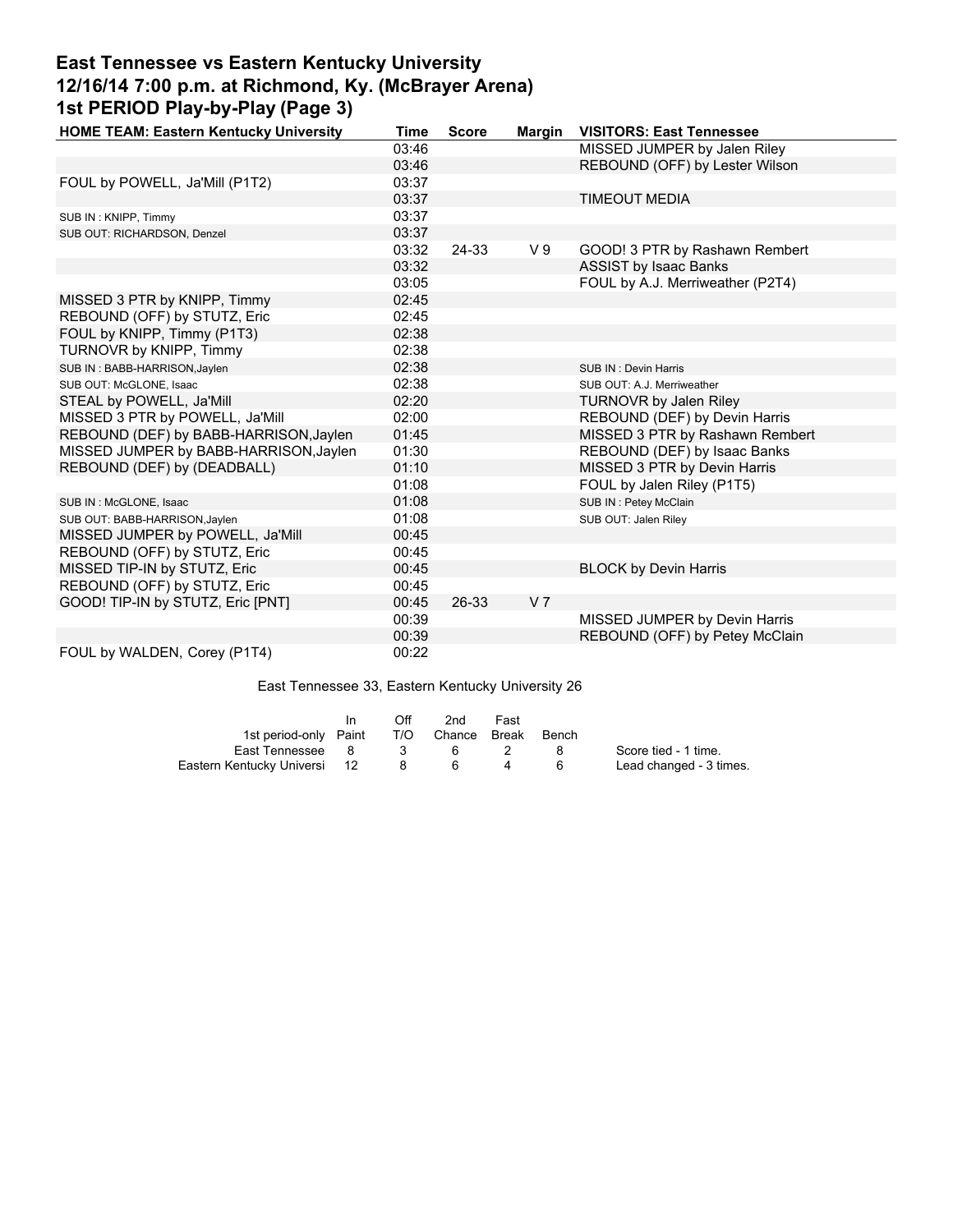# **East Tennessee vs Eastern Kentucky University 12/16/14 7:00 p.m. at Richmond, Ky. (McBrayer Arena) 2nd PERIOD Play-by-Play (Page 1)**

| <b>HOME TEAM: Eastern Kentucky University</b> | Time  | <b>Score</b> |                 | Margin VISITORS: East Tennessee   |
|-----------------------------------------------|-------|--------------|-----------------|-----------------------------------|
|                                               | 19:40 |              |                 | <b>TURNOVR by Lester Wilson</b>   |
| MISSED 3 PTR by BABB-HARRISON, Jaylen         | 19:25 |              |                 |                                   |
| REBOUND (OFF) by STUTZ, Eric                  | 19:25 |              |                 |                                   |
| MISSED 3 PTR by KNIPP, Timmy                  | 19:09 |              |                 | REBOUND (DEF) by Lester Wilson    |
|                                               | 18:58 | 26-36        | $V$ 10          | GOOD! 3 PTR by Lester Wilson      |
|                                               | 18:58 |              |                 | <b>ASSIST by Isaac Banks</b>      |
| TURNOVR by POWELL, Ja'Mill                    | 18:21 |              |                 |                                   |
|                                               | 18:20 |              |                 | STEAL by Petey McClain            |
| REBOUND (DEF) by KNIPP, Timmy                 | 18:14 |              |                 | MISSED 3 PTR by Rashawn Rembert   |
| MISSED JUMPER by WALDEN, Corey                | 17:48 |              |                 |                                   |
| REBOUND (OFF) by WALDEN, Corey                | 17:48 |              |                 |                                   |
| GOOD! TIP-IN by WALDEN, Corey [PNT]           | 17:45 | 28-36        | V8              |                                   |
|                                               | 17:25 |              |                 | TURNOVR by Petey McClain          |
| STEAL by KNIPP, Timmy                         | 17:24 |              |                 |                                   |
| GOOD! FT SHOT by KNIPP, Timmy                 | 17:22 | 29-36        | V <sub>7</sub>  | FOUL by A.J. Merriweather (P3T1)  |
| GOOD! FT SHOT by KNIPP, Timmy                 | 17:22 | 30-36        | $V_6$           |                                   |
| SUB OUT: BABB-HARRISON, Jaylen                | 17:22 |              |                 |                                   |
| REBOUND (DEF) by McGLONE, Isaac               | 17:19 |              |                 | MISSED 3 PTR by Lester Wilson     |
| TURNOVR by WALDEN, Corey                      | 17:08 |              |                 |                                   |
|                                               | 17:07 |              |                 | STEAL by Isaac Banks              |
|                                               | 17:01 | 30-39        | V <sub>9</sub>  | GOOD! 3 PTR by Lester Wilson      |
|                                               | 17:01 |              |                 | <b>ASSIST by Petey McClain</b>    |
| TURNOVR by POWELL, Ja'Mill                    | 16:37 |              |                 |                                   |
|                                               | 16:36 |              |                 | STEAL by Lester Wilson            |
| REBOUND (DEF) by WALDEN, Corey                | 16:32 |              |                 | MISSED 3 PTR by Lester Wilson     |
| GOOD! JUMPER by STUTZ, Eric [PNT]             | 16:09 | 32-39        | V <sub>7</sub>  |                                   |
| ASSIST by WALDEN, Corey                       | 16:09 |              |                 |                                   |
|                                               | 15:42 | 32-42        | $V$ 10          | GOOD! 3 PTR by Lester Wilson      |
|                                               | 15:42 |              |                 | ASSIST by A.J. Merriweather       |
| MISSED JUMPER by POWELL, Ja'Mill              | 15:22 |              |                 |                                   |
| REBOUND (OFF) by KNIPP, Timmy                 | 15:22 |              |                 |                                   |
|                                               | 15:11 |              |                 | FOUL by Isaac Banks (P2T2)        |
| <b>TIMEOUT MEDIA</b>                          | 15:11 |              |                 |                                   |
| GOOD! LAYUP by WALDEN, Corey [PNT]            | 15:11 | 34-42        | V8              |                                   |
| ASSIST by McGLONE, Isaac                      | 15:11 |              |                 |                                   |
| SUB IN: JACKSON, Paul                         | 15:11 |              |                 | SUB IN: Jalen Riley               |
| SUB OUT: POWELL, Ja'Mill                      | 15:11 |              |                 | SUB IN: Devin Harris              |
|                                               | 15:11 |              |                 | SUB OUT: A.J. Merriweather        |
|                                               | 15:11 |              |                 | SUB OUT: Petey McClain            |
|                                               | 15:06 |              |                 | MISSED LAYUP by Jalen Riley       |
|                                               | 15:06 |              |                 | REBOUND (OFF) by Isaac Banks      |
|                                               | 15:04 | 34-44        | $V$ 10          | GOOD! TIP-IN by Isaac Banks [PNT] |
| TURNOVR by JACKSON, Paul                      | 14:33 |              |                 |                                   |
|                                               | 14:20 |              |                 | TIMEOUT 30sec                     |
| SUB IN: MATTHEWS, Tommy                       | 14:20 |              |                 |                                   |
| SUB OUT: JACKSON, Paul                        | 14:20 |              |                 |                                   |
| REBOUND (DEF) by McGLONE, Isaac               | 14:04 |              |                 | MISSED 3 PTR by Jalen Riley       |
| TURNOVR by WALDEN, Corey                      | 13:56 |              |                 |                                   |
|                                               | 13:55 |              |                 | STEAL by Jalen Riley              |
| FOUL by McGLONE, Isaac (P1T1)                 | 13:52 | 34-45        | V <sub>11</sub> | GOOD! FT SHOT by Rashawn Rembert  |
| REBOUND (DEF) by STUTZ, Eric                  | 13:52 |              |                 | MISSED FT SHOT by Rashawn Rembert |
| MISSED FT SHOT by WALDEN, Corey               | 13:38 |              |                 | FOUL by Devin Harris (P1T3)       |
| REBOUND (OFF) by (DEADBALL)                   | 13:38 |              |                 |                                   |
| GOOD! FT SHOT by WALDEN, Corey                | 13:38 | 35-45        | $V$ 10          |                                   |
| SUB IN: RICHARDSON, Denzel                    | 13:38 |              |                 |                                   |
| SUB OUT: KNIPP, Timmy                         | 13:38 |              |                 |                                   |
| BLOCK by STUTZ, Eric                          | 13:08 |              |                 | MISSED JUMPER by Jalen Riley      |
|                                               | 13:06 |              |                 | REBOUND (OFF) by Jalen Riley      |
|                                               | 13:01 |              |                 | TURNOVR by Jalen Riley            |
| STEAL by McGLONE, Isaac                       | 12:53 |              |                 |                                   |
|                                               |       |              |                 |                                   |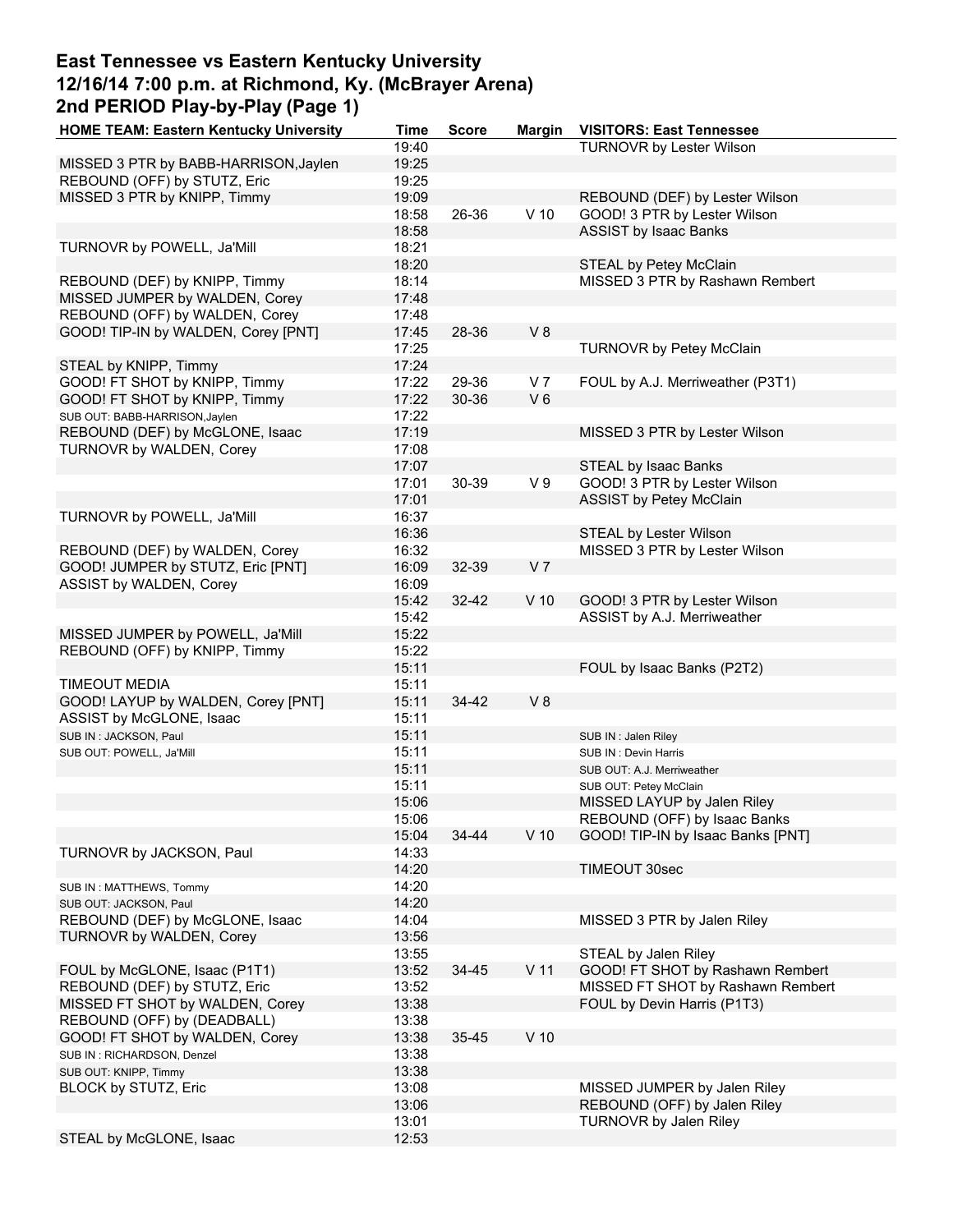## **East Tennessee vs Eastern Kentucky University 12/16/14 7:00 p.m. at Richmond, Ky. (McBrayer Arena) 2nd PERIOD Play-by-Play (Page 2)**

| <b>HOME TEAM: Eastern Kentucky University</b> | Time  | <b>Score</b> | <b>Margin</b>   | <b>VISITORS: East Tennessee</b>    |
|-----------------------------------------------|-------|--------------|-----------------|------------------------------------|
| MISSED 3 PTR by WALDEN, Corey                 | 12:51 |              |                 | REBOUND (DEF) by (DEADBALL)        |
| SUB IN: BABB-HARRISON, Jaylen                 | 12:51 |              |                 | SUB IN: Petey McClain              |
| SUB OUT: WALDEN, Corey                        | 12:51 |              |                 | SUB OUT: Jalen Riley               |
|                                               | 12:50 | 35-48        | V <sub>13</sub> | GOOD! 3 PTR by Lester Wilson       |
|                                               | 12:50 |              |                 | ASSIST by Petey McClain            |
| <b>TIMEOUT TEAM</b>                           | 12:39 |              |                 |                                    |
|                                               | 12:39 |              |                 |                                    |
| SUB IN: WALDEN, Corey                         |       |              |                 |                                    |
| SUB IN: KNIPP, Timmy                          | 12:39 |              |                 |                                    |
| SUB OUT: MATTHEWS, Tommy                      | 12:39 |              |                 |                                    |
| SUB OUT: RICHARDSON, Denzel                   | 12:39 |              |                 |                                    |
| MISSED FT SHOT by STUTZ, Eric                 | 12:28 |              |                 | FOUL by Devin Harris (P2T4)        |
| REBOUND (OFF) by (DEADBALL)                   | 12:28 |              |                 |                                    |
| GOOD! FT SHOT by STUTZ, Eric                  | 12:28 | 36-48        | V <sub>12</sub> |                                    |
| SUB IN : MUFF, Deverin                        | 12:28 |              |                 |                                    |
| SUB OUT: STUTZ, Eric                          | 12:28 |              |                 |                                    |
|                                               |       |              |                 |                                    |
| REBOUND (DEF) by WALDEN, Corey                | 12:20 |              |                 | MISSED 3 PTR by Rashawn Rembert    |
| MISSED 3 PTR by McGLONE, Isaac                | 12:03 |              |                 | REBOUND (DEF) by Petey McClain     |
|                                               | 11:52 |              |                 | <b>TURNOVR by Devin Harris</b>     |
| STEAL by KNIPP, Timmy                         | 11:50 |              |                 |                                    |
| MISSED LAYUP by WALDEN, Corey                 | 11:44 |              |                 | REBOUND (DEF) by Petey McClain     |
| FOUL by MUFF, Deverin (P1T2)                  | 11:26 |              |                 |                                    |
|                                               | 11:26 |              |                 | <b>TIMEOUT MEDIA</b>               |
| SUB IN: MATTHEWS, Tommy                       | 11:26 |              |                 |                                    |
|                                               | 11:26 |              |                 |                                    |
| SUB IN: STUTZ, Eric                           |       |              |                 |                                    |
| SUB OUT: BABB-HARRISON, Jaylen                | 11:26 |              |                 |                                    |
| SUB OUT: MUFF, Deverin                        | 11:26 |              |                 |                                    |
|                                               | 11:17 |              |                 | <b>TURNOVR by Isaac Banks</b>      |
| MISSED LAYUP by WALDEN, Corey                 | 11:08 |              |                 | REBOUND (DEF) by Isaac Banks       |
| REBOUND (DEF) by STUTZ, Eric                  | 10:55 |              |                 | MISSED 3 PTR by Lester Wilson      |
| GOOD! LAYUP by STUTZ, Eric [PNT]              | 10:33 | 38-48        | $V$ 10          |                                    |
| ASSIST by WALDEN, Corey                       | 10:33 |              |                 |                                    |
| REBOUND (DEF) by (TEAM)                       | 10:16 |              |                 | MISSED LAYUP by Devin Harris       |
|                                               |       |              |                 |                                    |
|                                               | 10:13 |              |                 | SUB IN: Jalen Riley                |
|                                               | 10:13 |              |                 | SUB IN: A.J. Merriweather          |
|                                               | 10:13 |              |                 | SUB OUT: Devin Harris              |
|                                               | 10:13 |              |                 | SUB OUT: Lester Wilson             |
| MISSED 3 PTR by McGLONE, Isaac                | 09:51 |              |                 |                                    |
| REBOUND (OFF) by WALDEN, Corey                | 09:51 |              |                 |                                    |
| MISSED 3 PTR by KNIPP, Timmy                  | 09:39 |              |                 | REBOUND (DEF) by Rashawn Rembert   |
|                                               | 09:30 | 38-51        | V <sub>13</sub> | GOOD! 3 PTR by A.J. Merriweather   |
|                                               | 09:30 |              |                 | <b>ASSIST by Rashawn Rembert</b>   |
|                                               | 08:56 |              |                 | FOUL by Isaac Banks (P3T5)         |
|                                               |       |              |                 |                                    |
| SUB IN : POWELL, Ja'Mill                      | 08:56 |              |                 |                                    |
| SUB IN: BABB-HARRISON, Jaylen                 | 08:56 |              |                 |                                    |
| SUB OUT: MATTHEWS, Tommy                      | 08:56 |              |                 |                                    |
| TURNOVR by KNIPP, Timmy                       | 08:53 |              |                 |                                    |
|                                               | 08:52 |              |                 | STEAL by A.J. Merriweather         |
|                                               | 08:45 | 38-54        | $V$ 16          | GOOD! 3 PTR by Rashawn Rembert     |
|                                               | 08:45 |              |                 | ASSIST by Jalen Riley              |
| GOOD! 3 PTR by BABB-HARRISON, Jaylen          | 08:24 | 41-54        | V <sub>13</sub> |                                    |
| ASSIST by STUTZ, Eric                         | 08:24 |              |                 |                                    |
|                                               |       |              |                 |                                    |
| TIMEOUT 30sec                                 | 08:21 |              |                 |                                    |
| SUB IN: RICHARDSON, Denzel                    | 08:21 |              |                 |                                    |
| SUB OUT: KNIPP, Timmy                         | 08:21 |              |                 |                                    |
|                                               | 08:14 |              |                 | MISSED 3 PTR by Rashawn Rembert    |
|                                               | 08:14 |              |                 | REBOUND (OFF) by A.J. Merriweather |
|                                               | 08:09 | 41-57        | V <sub>16</sub> | GOOD! 3 PTR by Rashawn Rembert     |
|                                               | 08:09 |              |                 | ASSIST by A.J. Merriweather        |
| MISSED LAYUP by STUTZ, Eric                   | 07:52 |              |                 |                                    |
| REBOUND (OFF) by STUTZ, Eric                  | 07:52 |              |                 |                                    |
| MISSED TIP-IN by STUTZ, Eric                  | 07:49 |              |                 |                                    |
|                                               |       |              |                 |                                    |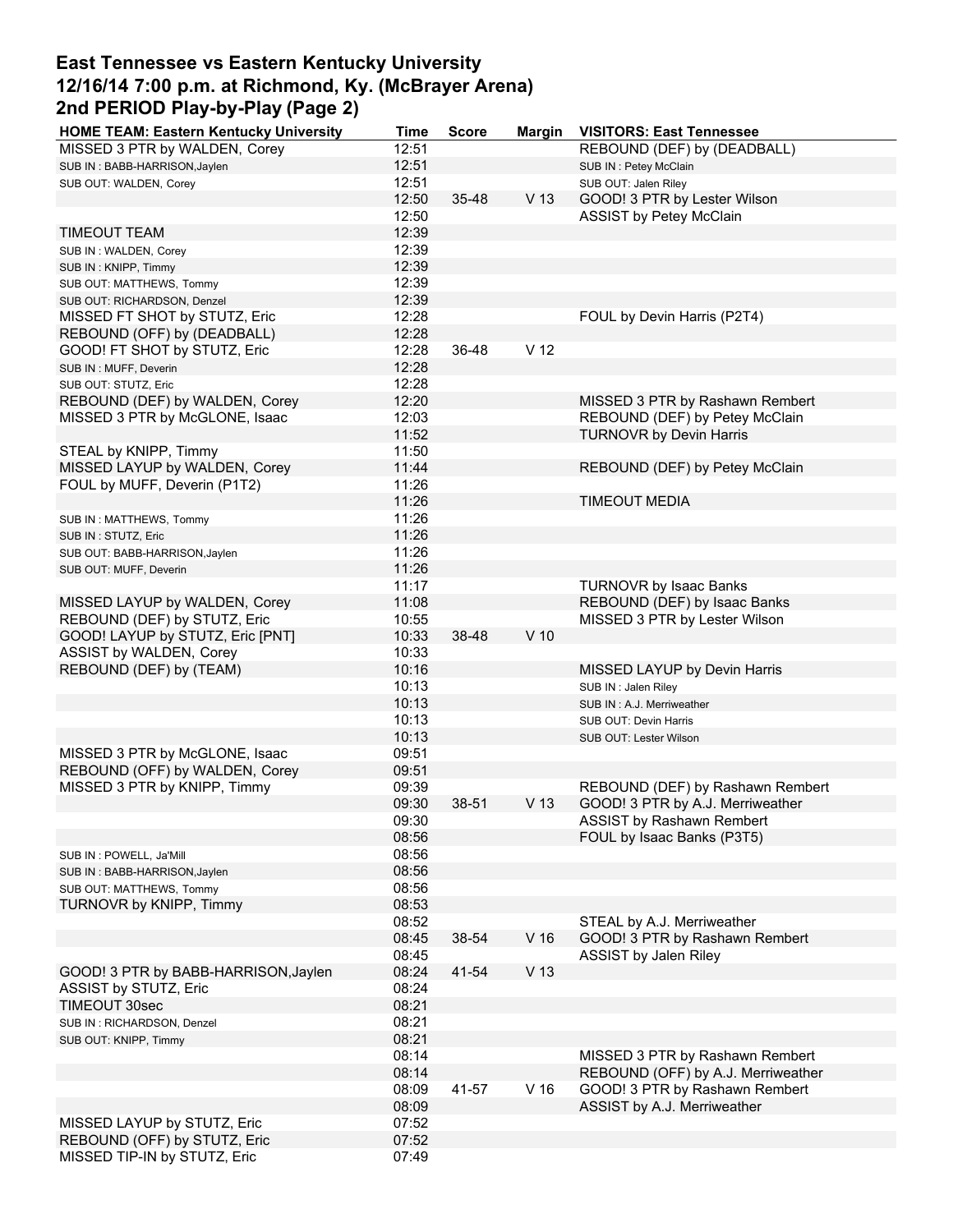### **East Tennessee vs Eastern Kentucky University 12/16/14 7:00 p.m. at Richmond, Ky. (McBrayer Arena) 2nd PERIOD Play-by-Play (Page 3) HOME TEAM: Eastern Kentucky University Time Score Margin VISITORS: East Tennessee**

| <b>HUME TEAM: Eastern Nemucky University</b> | типе  | ocore | margın          | VISITURS: East Tennessee                |
|----------------------------------------------|-------|-------|-----------------|-----------------------------------------|
|                                              | 07:49 |       |                 | REBOUND (DEF) by Isaac Banks            |
|                                              | 07:43 |       |                 | TURNOVR by A.J. Merriweather            |
| STEAL by POWELL, Ja'Mill                     | 07:42 |       |                 |                                         |
| TURNOVR by POWELL, Ja'Mill                   | 07:40 |       |                 |                                         |
|                                              | 07:39 |       |                 | STEAL by Petey McClain                  |
|                                              | 07:37 | 41-59 | V 18            | GOOD! LAYUP by Rashawn Rembert [FB/PNT] |
|                                              | 07:37 |       |                 | <b>ASSIST by Petey McClain</b>          |
| GOOD! 3 PTR by RICHARDSON, Denzel            | 07:19 | 44-59 | V <sub>15</sub> |                                         |
|                                              |       |       |                 |                                         |
| ASSIST by BABB-HARRISON, Jaylen              | 07:19 |       |                 |                                         |
| REBOUND (DEF) by (DEADBALL)                  | 07:00 |       |                 | MISSED JUMPER by A.J. Merriweather      |
|                                              | 06:57 |       |                 | FOUL by A.J. Merriweather (P4T6)        |
| <b>TIMEOUT MEDIA</b>                         | 06:57 |       |                 |                                         |
| SUB IN: KNIPP, Timmy                         | 06:57 |       |                 | SUB IN: Devin Harris                    |
| SUB IN: MATTHEWS, Tommy                      | 06:57 |       |                 | SUB IN: Lester Wilson                   |
| SUB OUT: STUTZ, Eric                         | 06:57 |       |                 | SUB OUT: Rashawn Rembert                |
| SUB OUT: POWELL, Ja'Mill                     | 06:57 |       |                 | SUB OUT: A.J. Merriweather              |
| GOOD! 3 PTR by RICHARDSON, Denzel            | 06:40 | 47-59 | V <sub>12</sub> |                                         |
|                                              |       |       |                 |                                         |
| ASSIST by BABB-HARRISON, Jaylen              | 06:40 |       |                 |                                         |
| REBOUND (DEF) by KNIPP, Timmy                | 06:14 |       |                 | MISSED 3 PTR by Lester Wilson           |
| GOOD! 3 PTR by WALDEN, Corey                 | 05:52 | 50-59 | V <sub>9</sub>  |                                         |
| ASSIST by BABB-HARRISON, Jaylen              | 05:52 |       |                 |                                         |
| REBOUND (DEF) by RICHARDSON, Denzel          | 05:27 |       |                 | MISSED 3 PTR by Jalen Riley             |
| MISSED 3 PTR by RICHARDSON, Denzel           | 05:09 |       |                 | REBOUND (DEF) by Devin Harris           |
| STEAL by WALDEN, Corey                       | 04:53 |       |                 | <b>TURNOVR by Petey McClain</b>         |
| SUB IN : McGLONE, Isaac                      | 04:53 |       |                 | SUB IN: Rashawn Rembert                 |
|                                              |       |       |                 |                                         |
| SUB IN: STUTZ, Eric                          | 04:53 |       |                 | SUB OUT: Jalen Riley                    |
| SUB OUT: RICHARDSON, Denzel                  | 04:53 |       |                 |                                         |
| SUB OUT: MATTHEWS, Tommy                     | 04:53 |       |                 |                                         |
| GOOD! LAYUP by STUTZ, Eric [PNT]             | 04:39 | 52-59 | V <sub>7</sub>  |                                         |
| ASSIST by WALDEN, Corey                      | 04:39 |       |                 |                                         |
| FOUL by KNIPP, Timmy (P2T3)                  | 04:07 | 52-60 | V8              | GOOD! FT SHOT by Lester Wilson          |
|                                              | 04:07 | 52-61 | V <sub>9</sub>  | GOOD! FT SHOT by Lester Wilson          |
|                                              | 04:07 | 52-62 | $V$ 10          | GOOD! FT SHOT by Lester Wilson          |
|                                              | 03:43 |       |                 | FOUL by Isaac Banks (P4T7)              |
| <b>TIMEOUT MEDIA</b>                         | 03:43 |       |                 |                                         |
|                                              |       |       |                 |                                         |
| GOOD! FT SHOT by STUTZ, Eric                 | 03:43 | 53-62 | V <sub>9</sub>  |                                         |
| GOOD! FT SHOT by STUTZ, Eric                 | 03:43 | 54-62 | V8              |                                         |
| SUB IN: RICHARDSON, Denzel                   | 03:43 |       |                 |                                         |
| SUB OUT: KNIPP, Timmy                        | 03:43 |       |                 |                                         |
| REBOUND (DEF) by BABB-HARRISON, Jaylen       | 03:31 |       |                 | MISSED LAYUP by Devin Harris            |
| MISSED 3 PTR by RICHARDSON, Denzel           | 03:06 |       |                 | REBOUND (DEF) by Devin Harris           |
|                                              | 02:39 |       |                 | MISSED 3 PTR by Rashawn Rembert         |
|                                              | 02:39 |       |                 | REBOUND (OFF) by Isaac Banks            |
|                                              | 02:33 |       |                 | <b>TURNOVR by Isaac Banks</b>           |
|                                              |       |       |                 |                                         |
| STEAL by WALDEN, Corey                       | 02:32 |       |                 |                                         |
| MISSED 3 PTR by McGLONE, Isaac               | 02:13 |       |                 |                                         |
| REBOUND (OFF) by McGLONE, Isaac              | 02:13 |       |                 |                                         |
| TIMEOUT 30sec                                | 02:05 |       |                 |                                         |
| SUB IN: KNIPP, Timmy                         | 02:05 |       |                 | SUB IN: A.J. Merriweather               |
| SUB OUT: RICHARDSON, Denzel                  | 02:05 |       |                 | SUB OUT: Devin Harris                   |
| GOOD! 3 PTR by BABB-HARRISON, Jaylen         | 01:56 | 57-62 | V <sub>5</sub>  |                                         |
| ASSIST by McGLONE, Isaac                     | 01:56 |       |                 |                                         |
|                                              | 01:45 |       |                 | TURNOVR by A.J. Merriweather            |
| STEAL by WALDEN, Corey                       | 01:44 |       |                 |                                         |
|                                              |       |       |                 |                                         |
| GOOD! 3 PTR by WALDEN, Corey                 | 01:39 | 60-62 | V <sub>2</sub>  |                                         |
| ASSIST by McGLONE, Isaac                     | 01:39 |       |                 |                                         |
|                                              | 01:31 |       |                 | TIMEOUT TEAM                            |
|                                              | 01:31 |       |                 | SUB IN: Devin Harris                    |
|                                              | 01:31 |       |                 | SUB IN: Jalen Riley                     |
|                                              | 01:31 |       |                 | SUB OUT: A.J. Merriweather              |
|                                              | 01:31 |       |                 | SUB OUT: Lester Wilson                  |
|                                              | 01:13 |       |                 | <b>TURNOVR by Devin Harris</b>          |
|                                              |       |       |                 |                                         |